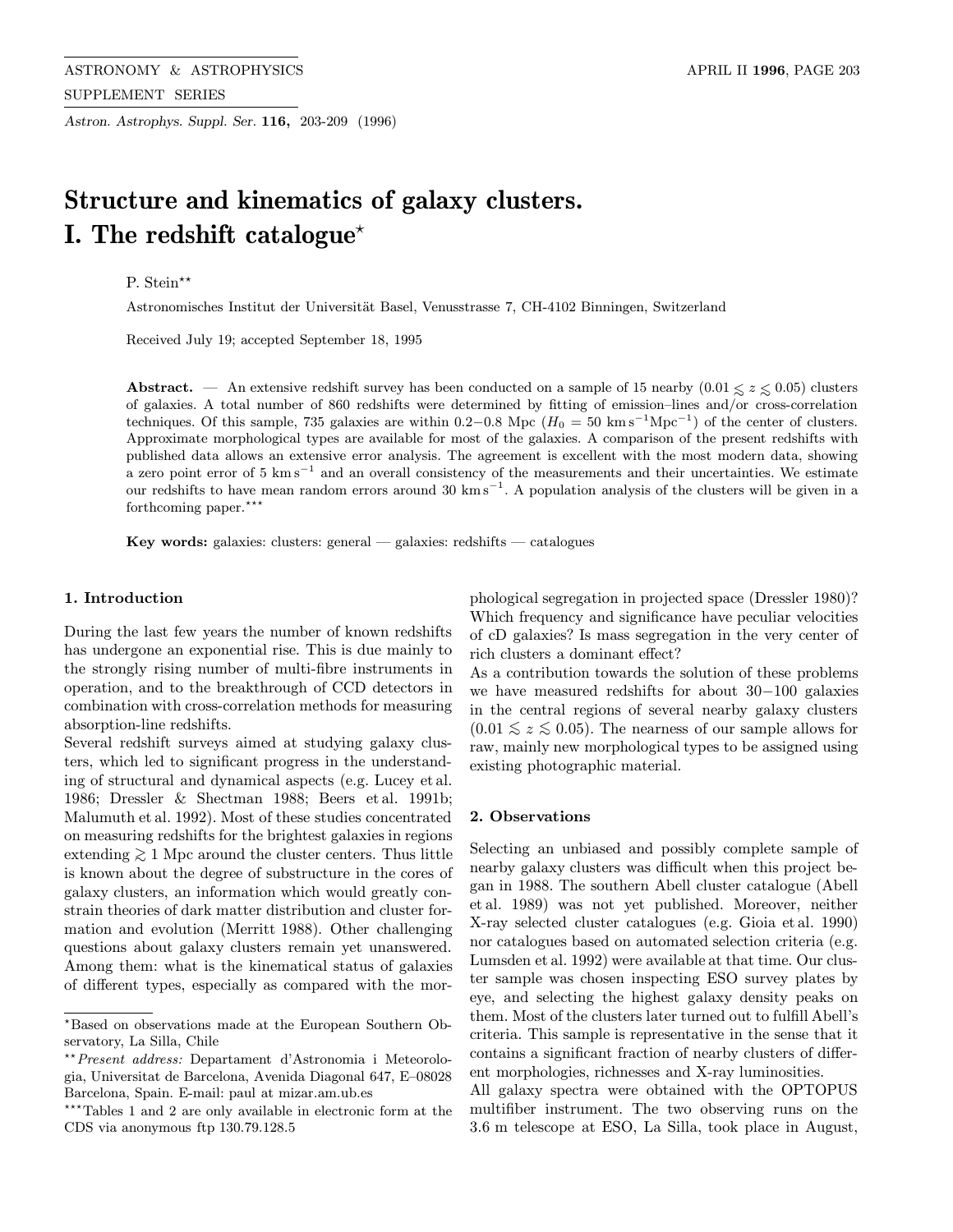1989 and April/May, 1990. The main characteristics of OPTOPUS are: a field of view of  $33'$  and as many as  $30$  $(1989)$  respectively 50  $(1990)$  fibers, each of  $2.3''$  diameter. These fibers were plunged into holes that had been previously drilled into a solid plate. Two different sets of fibers were provided during the 1990 run, thus allowing to plunge one set of fibers into a drilled plate, while the other fiber set was performing at the telescope. This significantly reduced the time loss between two subsequent exposures. Excellent weather conditions allowed a total of 34 exposures in 8 nights to be taken. During these observations 1276 spectra were obtained in 20 fields. Although some of the fields revealed themselves as chance projections of partly unrelated galaxies in the plane of the sky, the great majority of the acquired data proved to be inside rich clusters of galaxies.

During the first observing run in 1989 a dispersion of  $170 \text{ Å mm}^{-1}$  (first order) was chosen, which together with a  $1024\times640$  CCD and a pixel size of 15  $\mu$ m gives a nominal resolution of 2.55 Å/pixel. The wavelength range was chosen between  $3800 \text{ Å}$  and  $5800 \text{ Å}$ . In the 1990 run a dispersion of 224 Å mm<sup>-1</sup> was preferred, which leads to a resolution of 3.36 Å/pixel. A broader range in wavelength, between  $3800 \text{ Å}$  and  $6500 \text{ Å}$  was thus covered. On both occasions the inclusion of some bright emission lines  $(H_{\delta},$  $H_{\gamma}$ ,  $H_{\beta}$ , O III) and most of the absorption features suitable for cross-correlation (Ca II H+K, G-band, H $_{\beta}$ , Mg I, in 1990 also Na D and several iron lines) was guaranteed. For each field a single exposure with a duration of 70 min was taken. He–Ne wavelength calibrations as well as nightsky exposures preceded and followed each exposure.

## 3. Data reduction

A software package for automated processing of multifibre spectra and subsequent cross-correlation has been developed by the author for reducing the data. The only necessary on-line interactions are the measurement of emission line redshifts and also cutting evident emission lines prior to cross-correlation. The package consists mainly of FORTRAN programs with the addition of some MIDAS commands and runs inside the MIDAS environment. An important consequence of this automated processing is the homogeneity and reproducibility of the results. Using FORTRAN routines instead of MIDAS procedures for the main steps of the cross-correlation has the advantage of speeding up the reduction: on a  $\mu$ VAX 4000 the time required to obtain redshifts from raw data is around 1 min/galaxy, once the setup is done.

Starting from raw CCD spectra several reduction steps were necessary, including cleaning from defects, onedimensional extraction, flat-fielding, wavelength calibration and sky subtraction. Thereafter, the spectral data were ready for redshift measurements, which was done either using emission lines or absorption lines or both, where available. A detailed description follows:

a) After pre-reduction of the CCD image much care was spent on optimal extraction of the spectra. The algorithm used has been developed by Horne (1986), and is efficient in optimizing  $S/N$  as well as in cosmic rays removal. The resulting one-dimensional spectra were

b) flat-fielded and

c) transformed to a wavelength scale using He–Ne lamp calibrations before and after each exposure, to correct for deflections in the spectrograph. Given the importance of a good wavelength calibration for the final result, several quality checks were applied, including control of the position of night-sky lines in galaxy spectra and selfconsistency in the position of different emission lines where more than one was found. A precision of better than  $\pm$  1 Å everywhere in the spectrum was obtained, which translates to 70 km s<sup> $-1$ </sup> uncertainty per line. Afterwards, the spectra were

d) corrected for the characteristic transmission of the fibers and then

e) the sky was subtracted. Unfortunately, our night sky exposures were severely read-out noise limited. A better approximation for the sky contribution was provided by the faintest galaxy spectrum out of all those taken with the same OPTOPUS-exposure. The results were also tested with the second faintest galaxy and proved to be reliable for spectra with a  $S/N$  above 7. This was fulfilled in 70% of the cases. The reason for this high success rate is that the range in brightness between the faintest and the brightest galaxies in the small field of view is necessarily large and thus the faintest galaxies are strongly underexposed.

After these stages the spectra are finally ready for redshift measurement, either through fitting of known emission lines, or through cross-correlation against a template galaxy of known redshift, or both.

### 3.1. Emission-line redshifts

As a next step every spectrum was inspected for the presence of strong emission lines. If more than one was found, the redshifted position of each of them was determined through an interactive fitting procedure. Thereby a Gaussian superimposed onto a linear or quadratic polynomial, approximating the local continuum, was used. As expected, the most common emission lines found were  $H_\beta$ and the two O III lines (4959 and 5007 Å); in some cases also O II, Ne III,  $H_{\gamma}$  and  $H_{\delta}$ . The largest errors of the emission line redshifts are due to the uncertainties in the fit as well as to bigger-than-average deviations in the wavelength calibration quality at the position of a given emission line. An error analysis of a subsample of emission line spectra shows that the measurement errors amount on average to about  $100 \text{ km s}^{-1}$  for each single line. As a consequence, an uncertainty of  $100/\sqrt{n}$  km s<sup>-1</sup> was chosen for emission line redshifts, where  $n$  stands for the number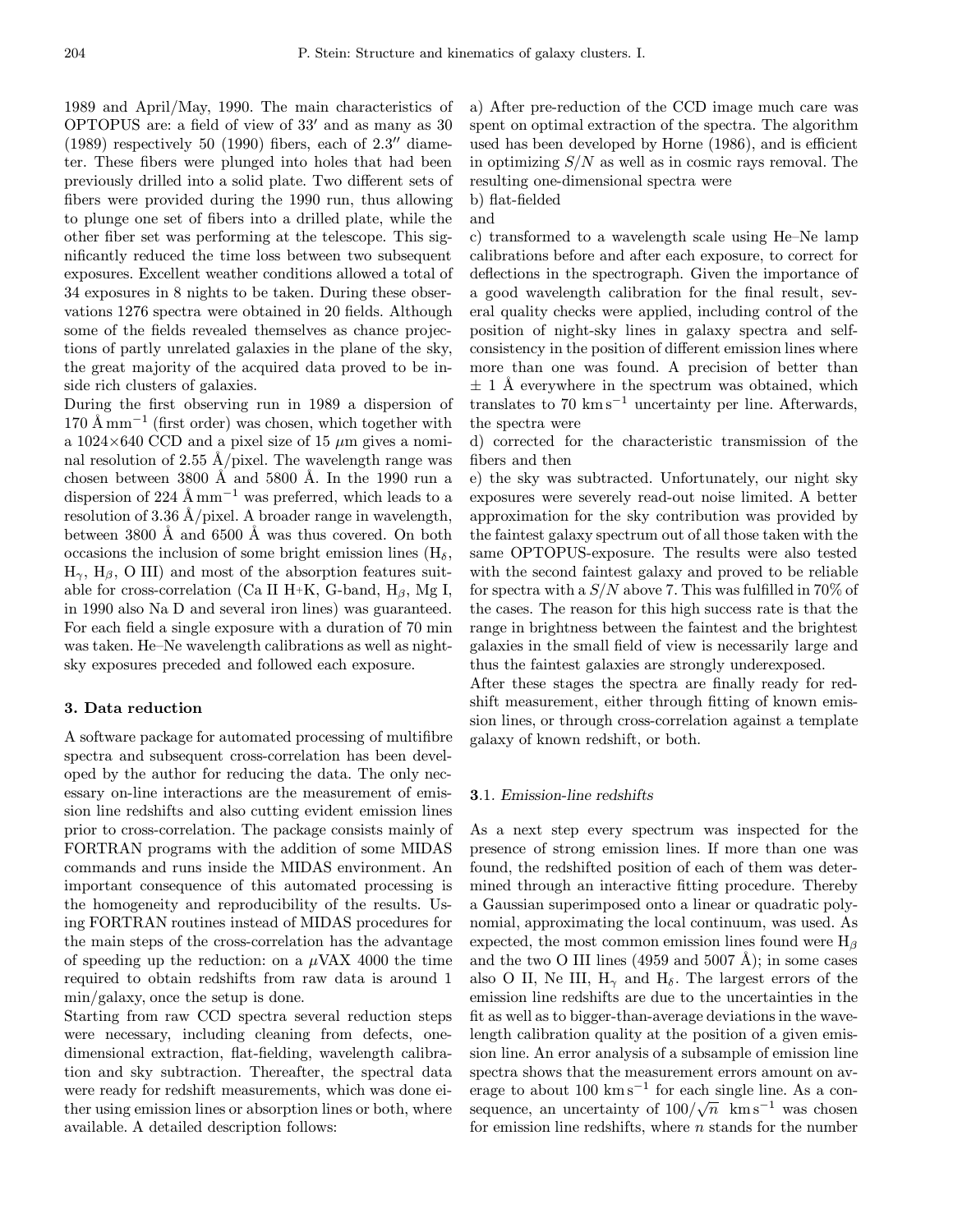of emission lines per galaxy involved. A minimum of  $n=2$ emission lines was required to avoid misidentifications.

## 3.2. Cross-correlation redshifts

With the exception of Seyferts and other galaxies with central activity, no emission lines are expected in the central region of a galaxy covered by the OPTOPUS fibers. Most spectra are bulge-dominated and characterized by strong absorption lines, upon which the cross-correlation method relies. This method was described in detail by e.g. Tonry & Davis (1979). In recent years cross-correlation has become a standard procedure, mainly because of its precision and objective error analysis. The achieved accuracy will be discussed in Sect. 5. Prior to cross-correlation it is necessary to cut emission lines away and transform the spectral continuum to a constant level of zero. Special care was taken while using a high-pass filter in order to make this continuum subtraction. Residual features of low spatial frequency would result in being treated as broad, superposed "absorption lines", distorting the peak of the cross-correlation-function.

A fundamental problem using the cross-correlationmethod is the choice of one or more templates, because this defines directly the zero-point shift. There are divergent opinions on which kind of and on how many different templates to use (Teague et al. 1990; Malumuth et al. 1992; Bardelli et al. 1994). For the sake of speed and simplicity only one template was used here, which was constructed merging 20 galaxy spectra with high  $S/N$ . They were obtained during the same observing runs as the data to be reduced. In this way, systematic deviations due to instrument configuration and setup could be minimized. Moreover, we concluded from several tests that a template with careful zero-point determination, reasonable line widths, and a scaling of all larger absorption lines to the same depth is more decisive for the quality of the results than using several different stars and galaxies as templates.

Some of the reduction steps after spectra preparation are illustrated in Fig. 1, where a high  $S/N$  spectrum is shown, as well as one that barely reached the level for inclusion into the redshift catalogue. A threshold of 0.25 was chosen for the height of a normalized cross-correlationpeak in order to flag the result as confident. This limit is meant to be conservative and was determined by examining the level below which cross-correlation-results became randomly distributed instead of lying in a realistic redshift range.

## 4. Catalogue

In cases where both emission and absorption line redshifts could be measured for the same galaxy, they always agreed within statistics and a weighted mean was taken.

The result of the different reduction steps and crosscorrelation described above is a catalogue with 860 red-

 $ln(\lambda)$  $ln(\lambda)$ -aakkiinimaanad 8.4 8.6 8.4 8.6  $ln(\lambda)$  $ln(\lambda)$ MMmmm Mhnnmmyhn MMW -0.1 0 0.1  $ln(1+z)$  $ln(1+z)$ Fig. 1. Cross-correlation technique. Left an example for a spectrum with good  $S/N$  and right a faint spectrum, which barely reaches the threshold for inclusion in the redshift catalogue. Strong emission lines are first eliminated from the pre-reduced spectra (top) and the spectra are rebinned logarithmically (2nd row). Then the continuum is subtracted (3rd row). These spectra are cross-correlated against a template and the resulting function plotted (bottom). If the maximum of the normalized cross-correlation-function fails to reach the dashed line with

shifts. The data are listed in Tables 1 and 2 and velocity histograms are drawn for each cluster separately in Fig. 2. The galaxies have been divided into only three morphological classes, E, S0 and S, because of the impossibility to extract more information from direct plate examination. It should be stressed that this is not meant to be a definitive morphological classification. The correspondence between the author's classification and literature data, where available, is around 80%. This information will be used in a forthcoming paper in order to separate statistically, using a large sample, kinematical effects into distinct morphological classes.

the value of 0.25, the result is ignored

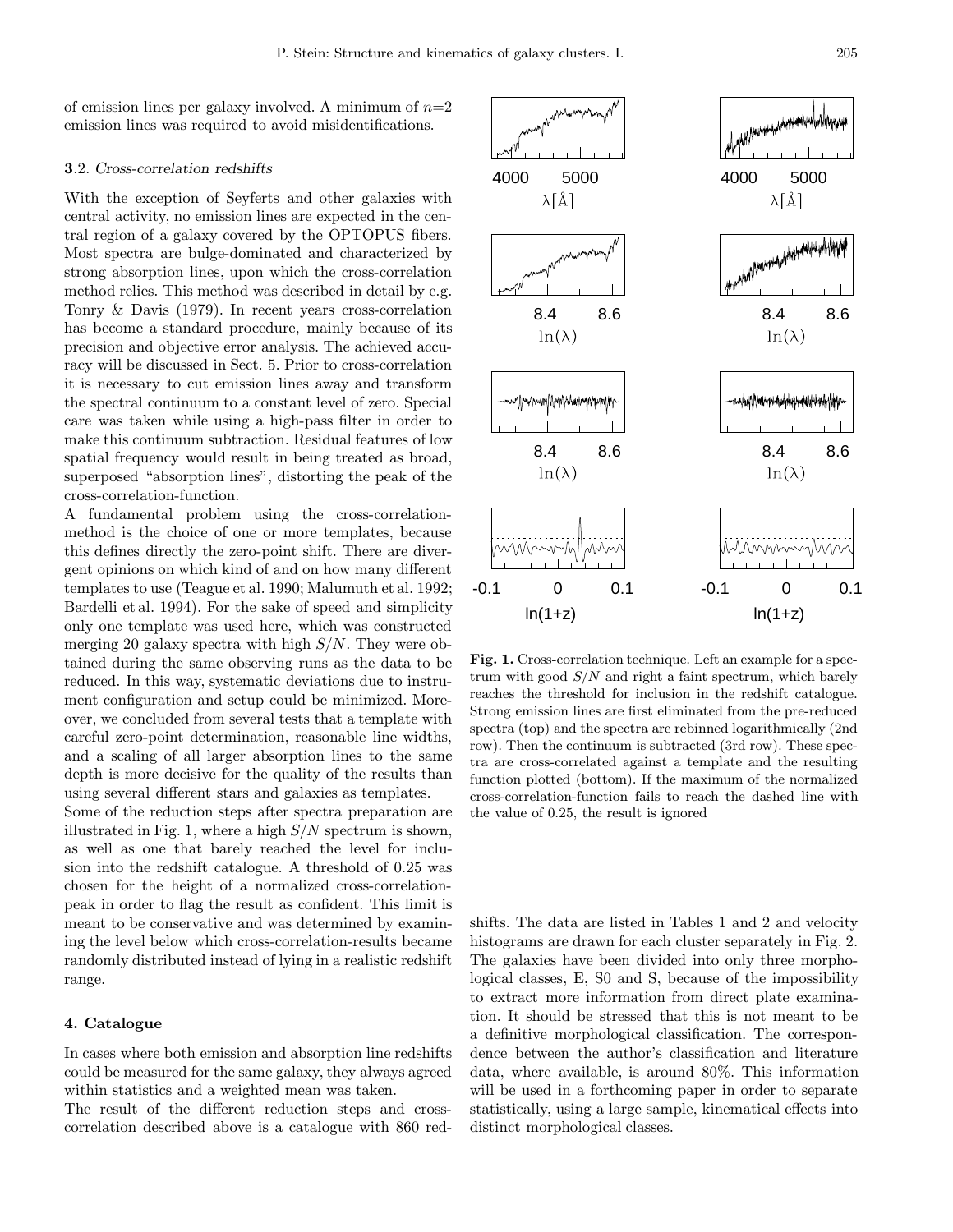

Fig. 2. Histogram of redshifts measured in this work, divided into OPTOPUS fields. In fields A S 301, A 400, A 3556, A 1736, A 3558a, A 3558b, A S 805, A 3733, A 3880 and A 4038 more than one exposure has been taken. The contribution of foreand background galaxies is clearly visible. The offset between zero-level lines in vertical direction amounts to 11 galaxies

## 5. Redshift errors

The measured redshifts can be affected by various error sources. For instance, poor flat-fielding could cause a spurious distortion of relevant lines and features. For faint sources good sky subtraction is of paramount importance. Moreover, the quality of the wavelength calibration depends directly on the spacing and on the  $S/N$  of comparison lines. Some other minor error sources exist, like possible intrinsic dissimilarities between the spectra of template and object or inaccurate fitting of the cross-correlationpeak. All of these effects result in a distortion of the crosscorrelation-peak and are thus reflected in the estimation of redshift uncertainties (see Tonry & Davis 1979 for a detailed description of error estimation).

With the cross-correlation-method only relative estimates for the random redshift errors are possible. It is therefore necessary to apply a scaling factor to these errors in order to obtain realistic values. In a first step such a scaling factor has been determined using those 36 galaxies which had been observed twice (see also Malumuth et al. 1992). Of course, the corrected errors, listed in Table 1 and 2, may still be smaller than the true external random errors. However, the subsequent comparison with redshifts from other sources in Sect. 6 and the resulting consistency can be taken as evidence that the errors listed in Tables 1 and 2 are close to the true external errors.

# 6. Comparison of different redshift catalogues

Given the nearness of our cluster sample, a considerable overlap with the literature was expected to arise. Indeed, the redshift overlap with external sources, which existed when this program was started, was much increased due to the publication of large amounts of additional data (Teague et al. 1990; Beers et al. 1991b; Malumuth et al. 1992). In addition, first results from running projects could be considered (Mazure 1994), which allowed the compilation of a comparison sample with more than 200 galaxies. These overlapping data are used in the following to estimate the external zero-point error and the true random errors of the galaxies in Table 1 as well as of those in external catalogues.

The procedure used for testing if two samples of redshift (radial velocity) measurements for the same galaxies were consistent within the errors goes as follows: let  $v_i$  and  $v_i$  be the radial velocities for the same galaxy from two sources; the quoted errors being  $\Delta v_i$  and  $\Delta v_j$ , respectively. We define  $\delta_{ud}(i, j)$  as the pairwise unweighted differences between velocities, and  $\delta_{\text{wd}}(i, j)$  the same as  $\delta_{\text{ud}}(i, j)$ , but weighted by the errors:

$$
\delta_{\rm ud}(i,j) = v_i - v_j \tag{1}
$$

$$
\delta_{\rm wd}(i,j) = \frac{v_i - v_j}{\sqrt{\Delta v_i^2 + \Delta v_j^2}}
$$
\n(2)

Instead of taking classical estimators like mean and standard deviation, measures of the central location  $\mu$  and scale  $\sigma$  for  $\delta_{\rm ud}$  and  $\delta_{\rm wd}$  have been used which are less sensitive against outliers ("biweight estimators", see Beers et al. 1991a).

Central locations of  $\delta_{ud}$  and  $\delta_{wd}$  give a measure of the zeropoint shift between samples  $i$  and  $j$ , while their spread is caused by the combined random errors  $\Delta v_i$  and  $\Delta v_j$ . In case of negligible zero-point shift and of appropriate estimates of the random errors,  $\delta_{\text{wd}}(i, j)$  is expected to be Gaussian distributed around 0 with a standard deviation of 1. The values  $\delta_{\rm wd}$  can be interpreted as factors with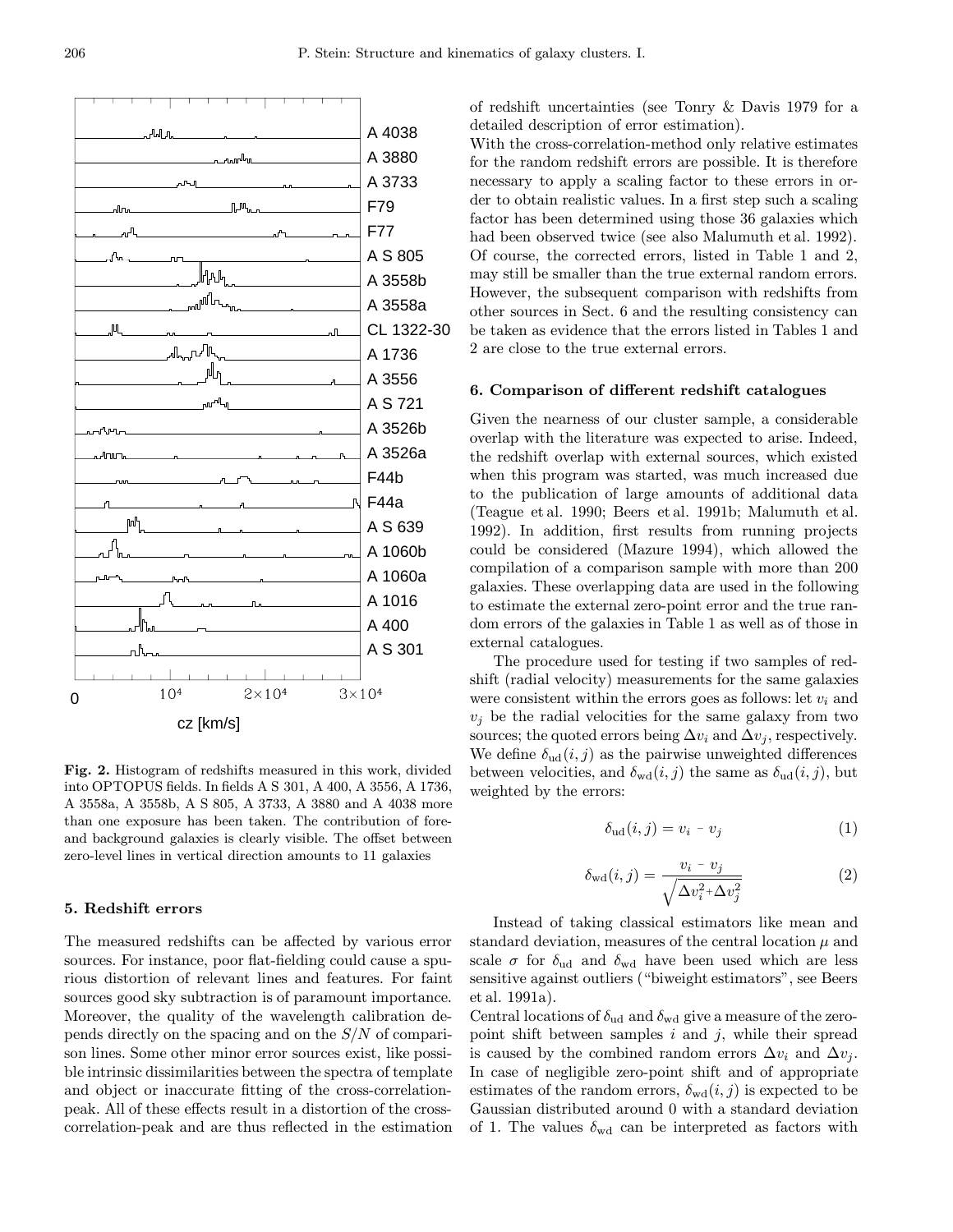Table 3. Internal and external comparison of redshifts. The comparison data was divided into three distinct groups: group a) included sources 2, 3, and 4, the three most modern ones, presenting results for individual clusters. Group b) was built by sources 5, 6, and 7, which were somehow older but also dealing with specific clusters. In the third group (c) all sample catalogues were put together, mainly the RC3 (de Vaucouleurs et al. 1991) and several other sources from ZCAT (Huchra 1991). Column 3 gives the number of objects involved. Robust measures for central location and scale (Beers et al. 1991a) of unweighted differences are listed in Cols. 4 and 5, whereas the same parameters, but weighted by the redshift errors are listed in Cols. 6 and 7. Values in Cols. 4 and 6 are positive if the redshift from the present work is bigger than the comparison redshift. The quoted intervals correspond to 68% confidence levels and were computed using a bootstrapping technique

| Seq.<br>(1)      | Comparison<br>source<br>(2)  |                      | unweighted            |                          | weighted              |                          | group        |
|------------------|------------------------------|----------------------|-----------------------|--------------------------|-----------------------|--------------------------|--------------|
|                  |                              | $N_{\rm tot}$<br>(3) | $\mu_{\rm ud}$<br>(4) | $\sigma_{\rm ud}$<br>(5) | $\mu_{\rm wd}$<br>(6) | $\sigma_{\rm wd}$<br>(7) | (8)          |
| 1                | cross-corr. vs. emission     | 29                   | $21 \pm 13$           | $67 \pm 9$               | $0.31 \pm 0.19$       | $0.99 \pm 0.16$          |              |
| $\overline{2}$   | Mazure $(1994)$              | 31                   | $-1 \pm 13$           | $65 \pm 8$               | $0.02 \pm 0.19$       | $0.96 \pm 0.11$          | a            |
| 3                | Malumuth et al. (1992)       | 20                   | $5 \pm 14$            | $60 \pm 9$               | $0.02 \pm 0.26$       | $1.04 \pm 0.14$          |              |
| $\overline{4}$   | Beers et al. (1991b)         | 26                   | $15 \pm 13$           | $67 \pm 10$              | $0.22 \pm 0.22$       | $1.09 \pm 0.20$          |              |
| 5                | Teague et al. $(1990)$       | 43                   | $5\pm16$              | $117 \pm 22$             | $0.02 \pm 0.22$       | $1.47 \pm 0.20$          | b            |
| 6                | Dressler & Shectman $(1988)$ | 40                   | $-45 \pm 12$          | $81 \pm 11$              | $-0.96 \pm 0.25$      | $1.70 \pm 0.24$          |              |
| $\overline{7}$   | Lucey et al. $(1986)$        | 33                   | $43 \pm 25$           | $140 \pm 19$             | $0.44 \pm 0.31$       | $1.84 \pm 0.35$          |              |
| 8                | RC3                          | 52                   | $-5 \pm 13$           | $101 \pm 13$             | $-0.31 \pm 0.34$      | $2.37 \pm 0.29$          | $\mathbf{c}$ |
| $\boldsymbol{9}$ | AAT & Stromlo                | 43                   | $-4 \pm 10$           | $76 \pm 18$              | $0.04 \pm 0.30$       | $2.02 \pm 0.29$          |              |
| 10               | Fairall                      | 13                   | $-27 \pm 32$          | $93 \pm 86$              | $-0.09 \pm 0.54$      | $1.84 \pm 0.33$          |              |
| 11               | Las Campanas                 | 35                   | $-38 \pm 15$          | $86 \pm 14$              | $-0.68 \pm 0.30$      | $1.69 \pm 0.25$          |              |
| 12               | Palumbo                      | 11                   | $-127 \pm 101$        | $245 \pm 54$             | $-0.67 \pm 0.49$      | $1.31 \pm 0.23$          |              |
| 13               | <b>ESO</b>                   | 36                   | $-35 \pm 32$          | $153 \pm 29$             | $-0.72 \pm 0.61$      | $3.40 \pm 0.70$          |              |

which the published redshift errors should be multiplied if the random errors in Table 1 are correct.

#### 6.1. Internal comparison

In a first step, cross-correlation-redshifts were compared with emission line redshifts for those 29 galaxies for which both could be determined. The adopted random errors of the emission-line redshifts were discussed in Sect. 3.1; they amount to  $60 \text{ km s}^{-1}$  on average. The error of the crosscorrelation-redshifts becomes then, inverting Eq. (2),  $34 \text{ km s}^{-1}$ . The zero-point difference of the two sets is 21  $\pm$  13 km s<sup>-1</sup> (the emission-line redshifts being smaller); this is hardly significant.

#### 6.2. External comparison

The results of the internal check, as well as an extensive comparison between our redshifts and literature data are presented in Table 3. The data from the redshift collection of J. Huchra at the Center of Astrophysics, Harvard (ZCAT) were adopted with the original source given there. All velocities without quoted errors were given an uncertainty value of  $100 \text{ km s}^{-1}$ .

Extraction of mean zero-point shift in the redshift of the present work was done using only catalogues of group (a), as well as from (a) and (b) together. The mean weighted zero-point shift amounts to  $-3.9 \pm 5.8$  km s<sup>-1</sup>

using only (a), and to  $-6.9 \pm 4.4$  km s<sup>-1</sup> using (a) and (b) together. This shift is small and definitely consistent with 0. Therefore no zero–point correction has been applied to the redshifts.

It can be seen that an excellent agreement exists when considering only those recent studies which used the crosscorrelation-technique and which concentrated on a few clusters (i.e. Mazure 1994; Malumuth et al. 1992; Beers et al. 1991b). Although the mean errors quoted by these three sources lie about 1.5−2 times higher than those given in the present work no discrepancy is found (Fig. 3). The probability that  $\delta_{\text{wd}}$  in this case is gaussian distributed with  $\mu = 0$  and  $\sigma = 1$  can be determined by a  $\chi^2$ -test and resulted to be 96%.

If we took larger redshift errors for our data a discrepancy would arise: with errors a factor 1.3 bigger the  $\chi^2$ -test would give only 38% probability, and a factor of 1.7 would be consistent with  $\sigma = 1$  only with 5% probability. We conclude therefore that the most probable mean external error in radial velocity of our catalogue is around  $30 \text{ km s}^{-1}$ , and in fact smaller than 45 km s<sup>-1</sup> with 95% confidence. An excellent consistency between several redshift catalogues is thus found at this level of accuracy (compare discussion in Malumuth et al. 1992). It should be stressed that this conclusion is supported by as many as three independent sources with a total of 77 objects involved.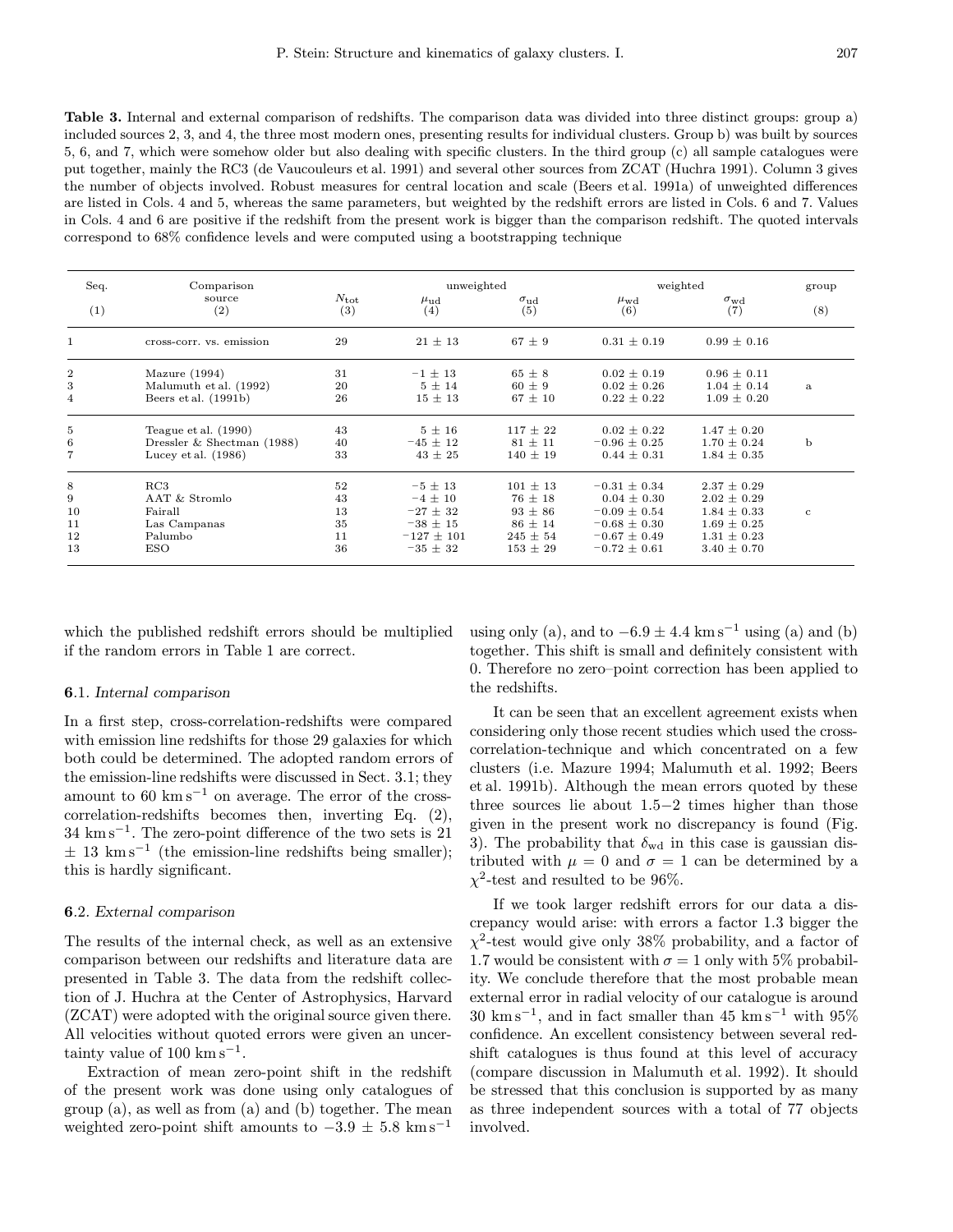

Fig. 3. Top: comparison between the redshift of the present work and those of Mazure (1994), Malumuth et al. (1992) and Beers et al. (1991b). The histogram represents the differences weighted by the errors quoted in Table 1. The overlayed distribution is expected, under the assumption that all sources state realistic external redshift errors. Bottom: Kolmogoroff-Smirnov test. The probability that the histogram is drawn from the overlayed gaussian distribution is 66%; a  $\chi^2$ -test gave 96% (see text). The dashed lines are cumulative gaussians with  $\sigma = 0.9$ resp. 1.1

Consequently, in view of the following considerations, we take our scaling factor for conversion to external errors as confirmed and interpret any residual discrepancy as arising from the accuracy of the external data. It can be seen in Table 3 that the only source revealing a significant zeropoint shift  $(45 \text{ km s}^{-1})$  relative to our data is Dressler & Shectman (1988). Low values for the absolute differences  $\delta_{\rm ud}$  are found for Dressler & Shectman (1988), AAT & Stromlo and Las Campanas, meaning measurements of high relative precision. Their quoted uncertainties seem to be underestimations, though, as can be seen from the value of  $\delta_{\text{wd}}$ . On the contrary, the catalogue of Palumbo et al. lists radial velocities with modest accuracy, but the quoted random errors seem to be realistic. Finally, Teague et al. (1990) as well as Fairall include data of very inhomogeneous quality in their catalogues. In general, there are some indications for those galaxies with the largest errors  $(100-200 \text{ km s}^{-1})$  to be less accurate than stated, which could be explained by the fact that errors of this magnitude are mostly rough estimates.

#### 7. Conclusions

New redshift measurements for 735 galaxies in the central regions ( $R = 0.2{\text -}0.8$  Mpc for  $H_0 = 50$  km s<sup>-1</sup>Mpc<sup>-1</sup>) of 15 nearby clusters have been presented. Given a rather large overlap with existing data, and the homogeneity of the present measurements, it was shown that this redshift catalogue can be used for redshift errors calibration purposes, offering a link between numerous modern catalogues. A comparison of only the most recent and highestquality datasets shows that a mean external precision of  $≤$  45 km s<sup>-1</sup> has been achieved with a probability of 95%. In addition, raw morphological types have been determined for most of the sample galaxies, using existing photographic material. These data will be used in a forthcoming paper in order to study substructures, as well as kimematics of galaxy clusters in dependence of luminosity and morphological types.

Acknowledgements. The author thanks Drs. A. Schröder and especially B. Leibundgut for their extensive contributions in the early stages of this project. I am grateful to Proff. I. Appenzeller and R. Bender for their hospitality at the Landessternwarte Heidelberg and for many stimulating discussions. Also, I wish to thank Prof. G.A. Tammann for his support throughout the duration of this project and for careful reading of the manuscript. Support of the Swiss National Science Foundation is gratefully aknowledged.

#### References

- Abell G.O., Corwin H.G. Jr., Olowin R.P., 1989, ApJS 70, 1
- Bardelli S., Zucca E., Vettolani G., et al. , 1994, MNRAS 267, 665
- Beers T.C., Flynn K., Gebhardt K., 1991a, AJ 100, 32
- Beers T.C., Forman W., Huchra J.P., Jones C., Gebhardt K., 1991b, AJ 102, 1581
- de Vaucouleurs G., de Vaucouleurs A., Corwin H.G. Jr., et al., 1991, Third Reference Catalogue of Bright Galaxies. Springer Verlag, New York
- Dressler A., 1980, ApJ 236, 351
- Dressler A., Shectman S.A., 1988, AJ 95, 284
- Gioia I.M., Maccacaro T., Schild R.E., et al., 1990, ApJS 72, 567
- Horne K., 1986, PASP 98, 609